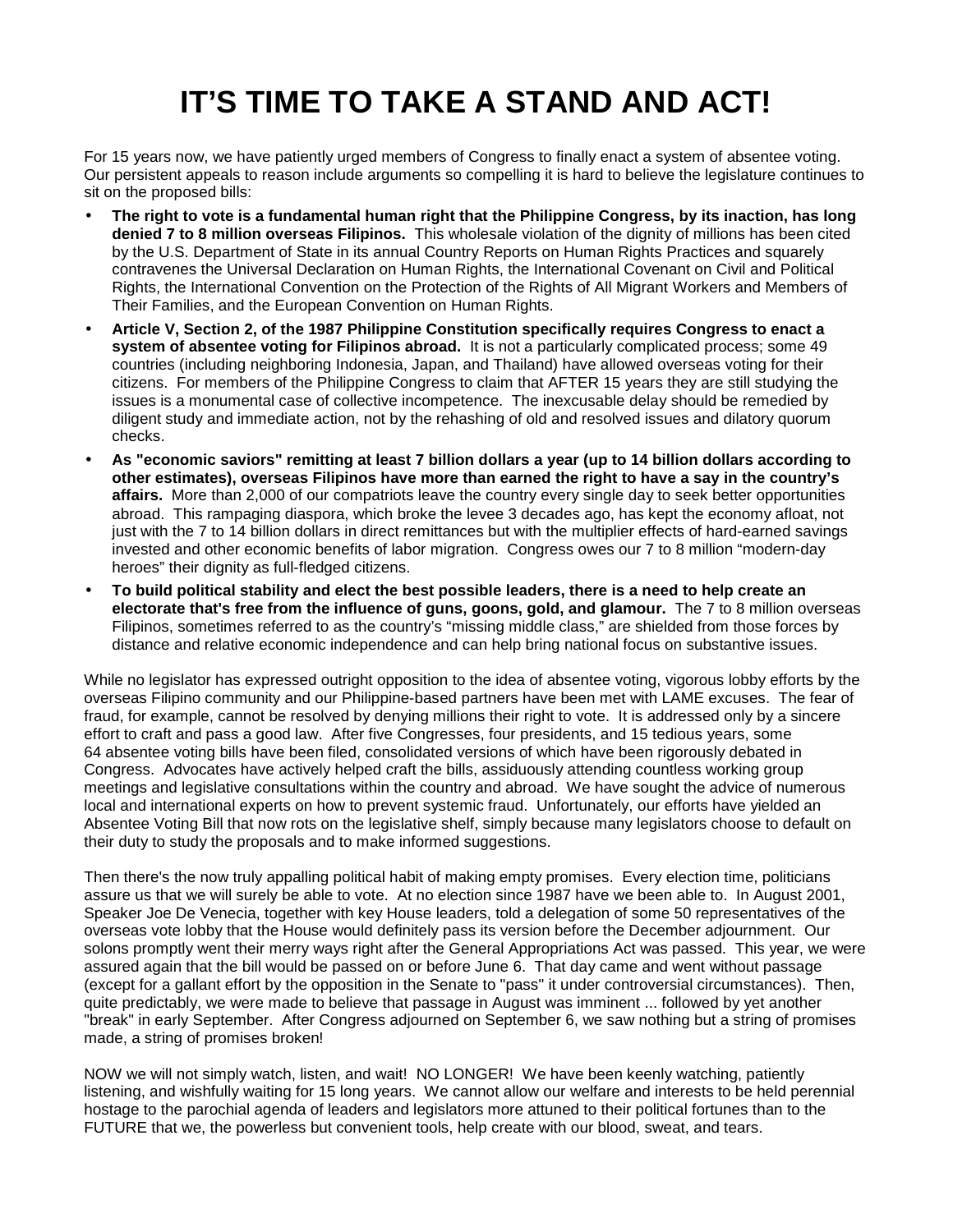#### **NOW IT'S TIME TO TAKE A STAND AND ACT!**

- **1. NOW we ask ALL our families in the Philippines to show sympathy to our just cause: ACTIVELY SUPPORT politicians who push for immediate passage, and BLACKLIST AND BOOT OUT OF OFFICE those who directly or passively oppose absentee voting!** We will provide a complete list of our political allies, as well as those who are blocking passage, and marshal all our resources to either ELECT THEM or KICK THEM OUT of office! For the most recalcitrant politicians, we will not wait until the next elections: We will partner with our allies in the mainstream Philippine media and use the tools of modern communications, including the Internet, to EXPOSE them for their anti-migrant politics!
- **2. NOW we appeal to members of the international community--including human rights organizations, aid agencies, foreign governments, and transnational businesses with conscience--to exert all their moral, political, and economic sway in our fight for a basic human right: PLEASE JOIN US IN URGING the Manila administration to finally demonstrate the political will to enfranchise overseas Filipinos!** We are now launching a letter-writing campaign to expose the immoral political apartheid that has kept 7 to 8 million overseas Filipinos voiceless.
- **3. NOW we ask ALL overseas Filipinos and foreign nationals to make a hard but powerful choice to show solidarity in our now epic struggle for political inclusion: IF BY THE END OF OCTOBER THE ABSENTEE VOTING BILL IS STILL ROTTING ON THE CONGRESSIONAL SHELF, LET US SUSPEND UNNECESSARY VISITS to the Philippines UNTIL absentee voting becomes law!** As much as we like to be home, we will dramatize the gravity of Congress's colossal failure by staying away from a country whose government has continued to treat 7 to 8 million of its citizens as political outcasts.
- **4. NOW we call upon ALL overseas Filipinos who value their right of suffrage to use our ultimate economic leverage to bring the absentee voting issue to the fore: USE OUR REMITTANCE AS A WEAPON to urge Congress to get its act together!** 
	- This is NOT a call to completely stop sending funds to our families back home. We cannot punish our families for the failure of politicians. It is a campaign to encourage overseas Filipinos to REMIT FUNDS OUTSIDE THE RADAR SCREEN of government until the administration realizes that we mean business. Currently, around 70 percent of all remittances go through banks, which are monitored and taxed by the government. Our contribution to the country's foreign exchange reserves has been enormous. To prevent the government from laying its claim to our hard-earned dollars, we encourage ALL overseas Filipinos to send funds through non-bank channels, preferably through colleagues, friends, family, or private agencies. For gifts, we encourage ALL overseas Filipinos to send *balikbayan* boxes instead of cash.
	- If our families have money deposited in banks in the Philippines, we encourage them to utilize those funds, as we make deposits in our banks abroad for their use AFTER passage. It is a temporary arrangement that will send a clear message to an administration that has so far paid lip service to our fight for political empowerment.
	- **IF BY THE END OF OCTOBER THE ABSENTEE VOTING BILL IS STILL LANGUISHING IN THE LEGISLATURE, WE WILL DESIGNATE A SPECIFIC PERIOD AT WHICH TIME WE WILL COMPLETELY REFRAIN FROM REMITTING FUNDS. WE ASK ALL OVERSEAS FILIPINOS TO BE PREPARED FOR THIS EVENTUALITY!**

#### **JUSTICE DELAYED IS JUSTICE DENIED!**

**IT'S TIME WE MAKE MEMBERS OF CONGRESS DO THEIR SWORN DUTY TO ALLOW THE 7 TO 8 MILLION OVERSEAS FILIPINOS TO EXERCISE THEIR INALIENABLE RIGHT TO VOTE!** 

**LET US ALL TAKE A STAND! LET US ALL ACT TO PASS THE ABSENTEE VOTING BILL BY END OF OCTOBER!**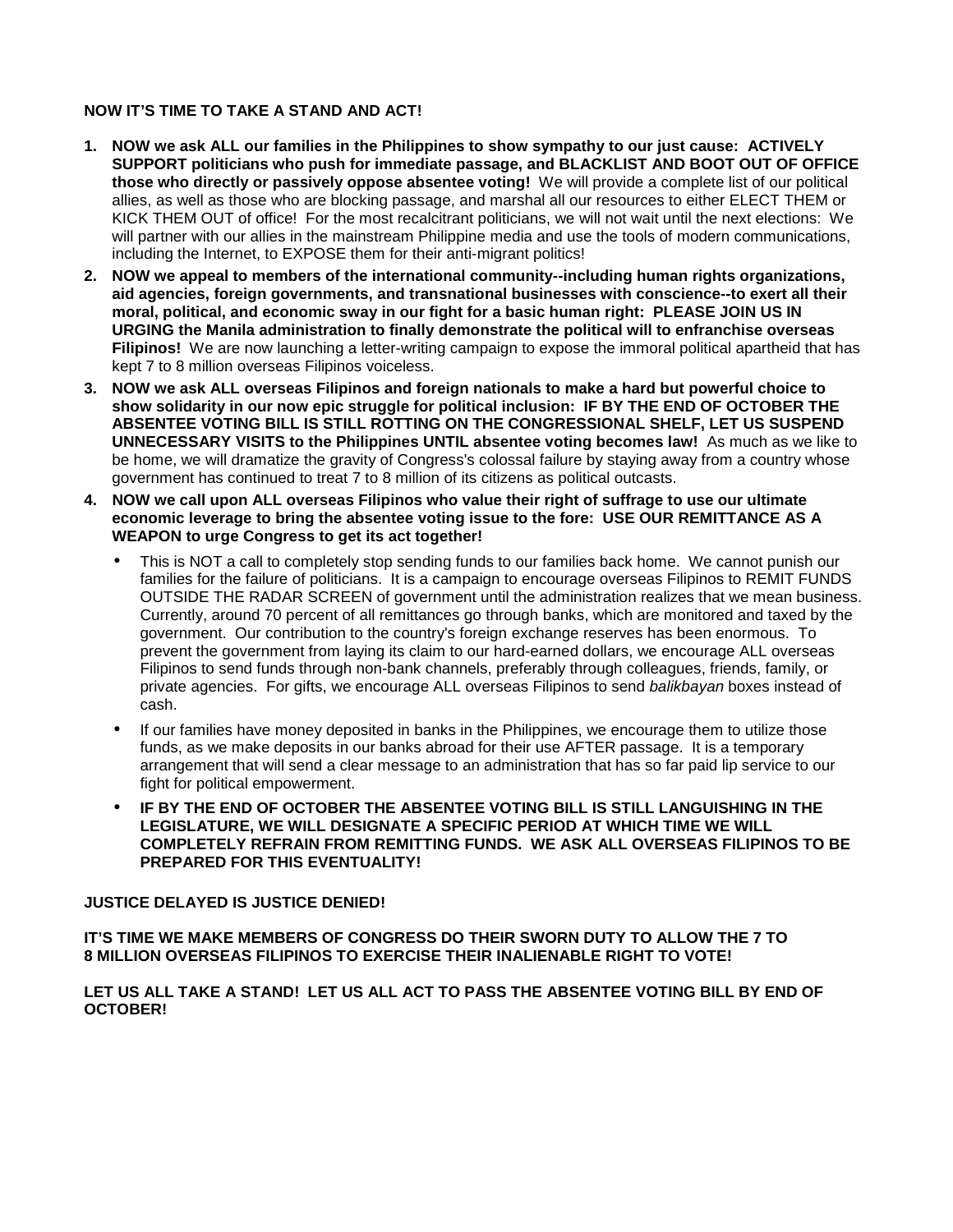## **Endorsed by:**

- EMPOWER: The Global Coalition for the Political Empowerment of Overseas Filipinos
- PhilippineUpdate.com
- PPU Forum
- Joe Garrido, President Ilocanos4AVB, Inc.
- Pearl Garganera-Gauzon, Esq. Association of Ilonggos of Metropolitan Washington, D.C., Inc.
- Eddie "Ka Edong" del Rosario, MD, MPH Chairman, OFWNet Foundation, Inc.
- O. Bakker-Mananquil, Charter Founder, OFWNet Foundation, Inc.
- Benedict Perez, Managing Director SG Cowen Securities Corporation
- Leila Rispens-Noel, Development Aid Worker The Netherlands
- Ding F. Bagasao, Founder Economic Resource Center for Overseas Filipinos Geneva, **Switzerland**
- Corlito N. Obtinalla KASAPI Congress, Jeddah, KSA
- Ka Polly Elagda-Riyadh
- Francis Oca Alyansa WRKSA
- Gani Manalo, President OFW Congress, Riyadh
- Ralph Baladjay ICOFVR-KSA
- Vic Barrazona, Convenor ICOFVR-KSA
- Bert P. Barriga, Jr., Convenor ICOFVR-KSA
- Emeterio Barcelon, SJ, Executive Director Xavier University/Ateneo de Cagayan, Cagayan de Oro
- Philnews.com Alliance
- Kapampangans4AV/Dual
- Friends of Overseas Filipinos, Inc. Manila, Singapore, The Netherlands
- Daphne Ceniza-Kuok eLagda Hong Kong
- Jose V. Abueva, U.P. Professor Emeritus and former U.P. President, President of Kalayaan College
- Regidor Ybanez eLagda Al-Khobar
- Aurora Matienzo Dubai, UAE
- Rhoel Mendoza, Founder Philippines to the World Entertainment Foundation, Inc.
- Mike Bolos eLagda Riyadh and ICOFVR-KSA
- Yuko Takei, Spokesperson Crusade for the Protection of Philippine Interests in Japan
- Erlinda Mercado, Leader of Professional Group Philippine Women's League of Japan
- Josephine Kobayashi, Tokyo Representative Filipino LDS in Japan
- Cathy Alviso, President Empowersite.net
- Alfred Ganapin eLagda-Riyadh and ICOFVR-KSA
- Bert P. Barriga, Jr. eLagda Riyadh, ICOFVR-KSA
- Noli C. Benavent ICOFVR-KSA
- Vic Barrazona ICOFVR-KSA
- Alex Bello GABAY-OFW, eLagda-Riyadh, and ICOFVR-KSA
- Rodolfo Yap Alpha Phi Omega International (Riyadh Alumni Association), eLagda-Riyadh, and ICOFVR-KSA
- Carolien van Ham, Development Aid Worker The Netherlands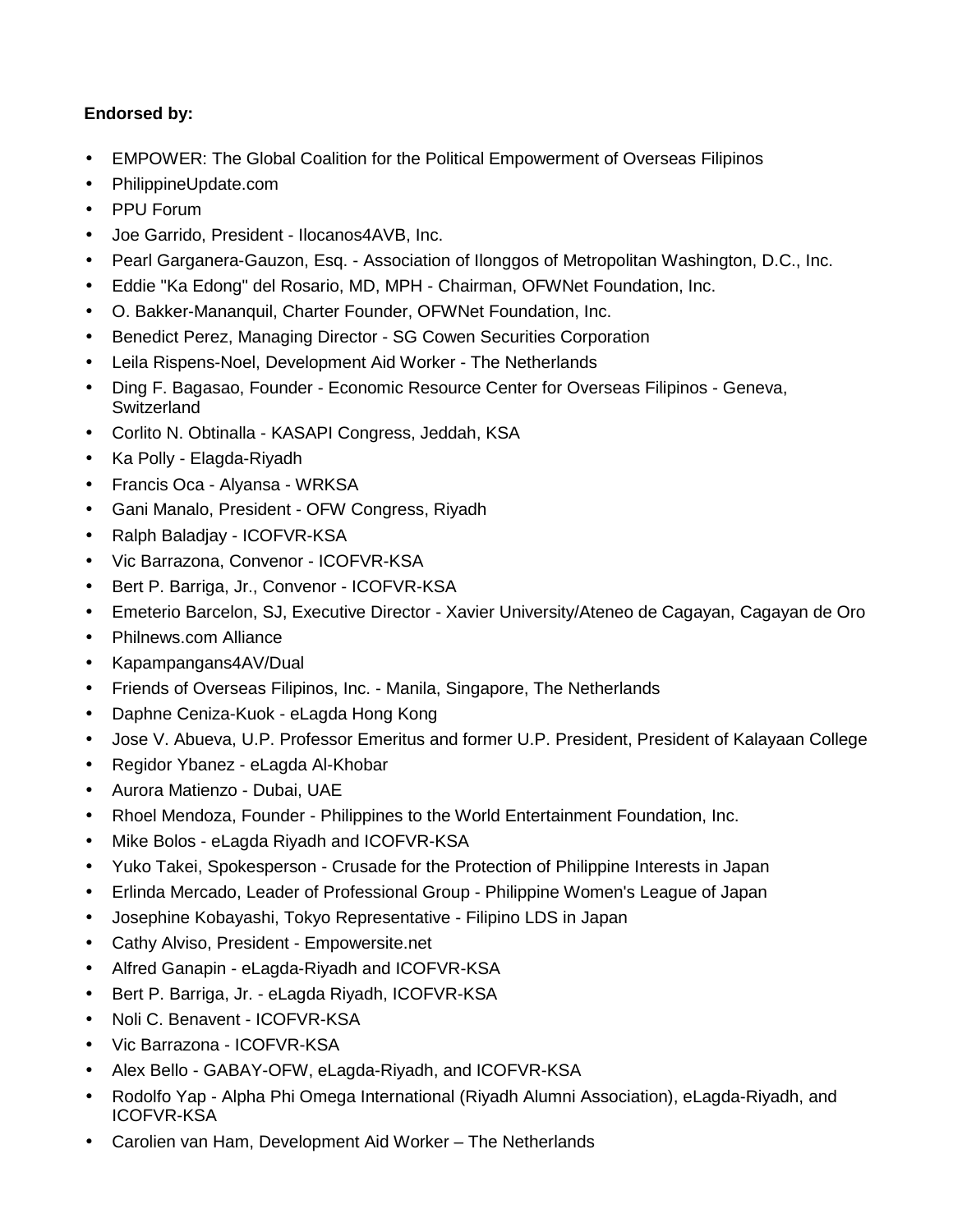- Robert Ceralvo EMPOWER
- Freda Editha O. Contreras Overseas Filipino Workers-Suite101.com
- Ren Arrieta Empower and PPU Forum
- Yolanda Stern, President Federation of Philippine-American Chambers of Commerce
- Ben Garza, National Congress Member Party of Democratic Revolution (Mexico) and Member of Mexicans in the United States of America (MUSA)
- Terry Olayta United Filipino Mothers, PYFFA, OFW-vote, OFW-Canada
- Rashid Fabricante eLagda/ICOFVR KSA
- Anne-Marie F. M. Bakker The Netherlands
- Virgilio B. Abueva, Riyadh, KSA
- Marilou Araneta Ilonggo Association, Metropolitan Washington, D.C. (Gaithersburg, Maryland)
- Phi Sigma, International
- Me Ann Gonzales, Journalist/Former OFW Manila
- Charlene D. Ching UK
- Winda Lagumbay Petilla British Columbia, Canada
- Josephine Esog eLagda, Canada
- Dr. Fabian M. Dayrit, Professor and Dean of the School of Science and Engineering Ateneo de Manila University, Quezon City
- Madge Kho, Activist and Member Peace Committee, American Friends Service Committee, Boston, Massachusetts
- Jojo Ocampo Apostolic Catholic Missionary Group, USA
- Chee C. Garcia, M.D., FPOGS, Managing Director OFWNet Foundation, Inc.
- Marian Paiso-Ironmonger England, UK
- Cathy Pabalan OFW, Singapore
- Jhun C. Garcia, President Samahang Novo Ecijanos Sa Silangang Bahagi ng Saudi Arabia
- Alan Exevea, Head of Secretariat Alyansa ng mga Samahang Pilipino Sa Ibayong Dagat, Western Region, KSA
- Tonette Binsol Movers, Japan

### **KASAPI, KSA**

- Benjamin B. Garcia, GACA President Chairman
- Nazruddin D. Dianalan, MAISA President Vice Chairman
- Gil G. Manese, FBA President Secretary General
- Gerardo C. Cuares, JAFEA President -Deputy Sec Gen Advocacy & Policy
- Surafah Campiao, APO WRKSA Representative Deputy Sec Gen Assistance to Nationals
- Mesug Hadji Omar, MFBA President Deputy Sec Gen Culture & Sports
- Edilberto Rufino, ACE President Deputy Sec Gen Reintegration & Entrepreneurship
- Corlito Obtinalla, BISA Representative Chairman, Ways & Means Committee
- Romulo Bani, AFCE/PICE WRSA President Chairman, Finance & Planning Committee
- Vicente Aguila, BBSJ Former President Chairman, Livelihood Committee
- Benie Duremdez, JAFEA Representative Chairman, Political & Govt Affairs Committee
- Rams Gunao, UMEA President Chairman, Welfare & Protection Committee
- Mohammad Pedro Holanda, OKOR WRKSA Commander Chairman, Education & Training **Committee**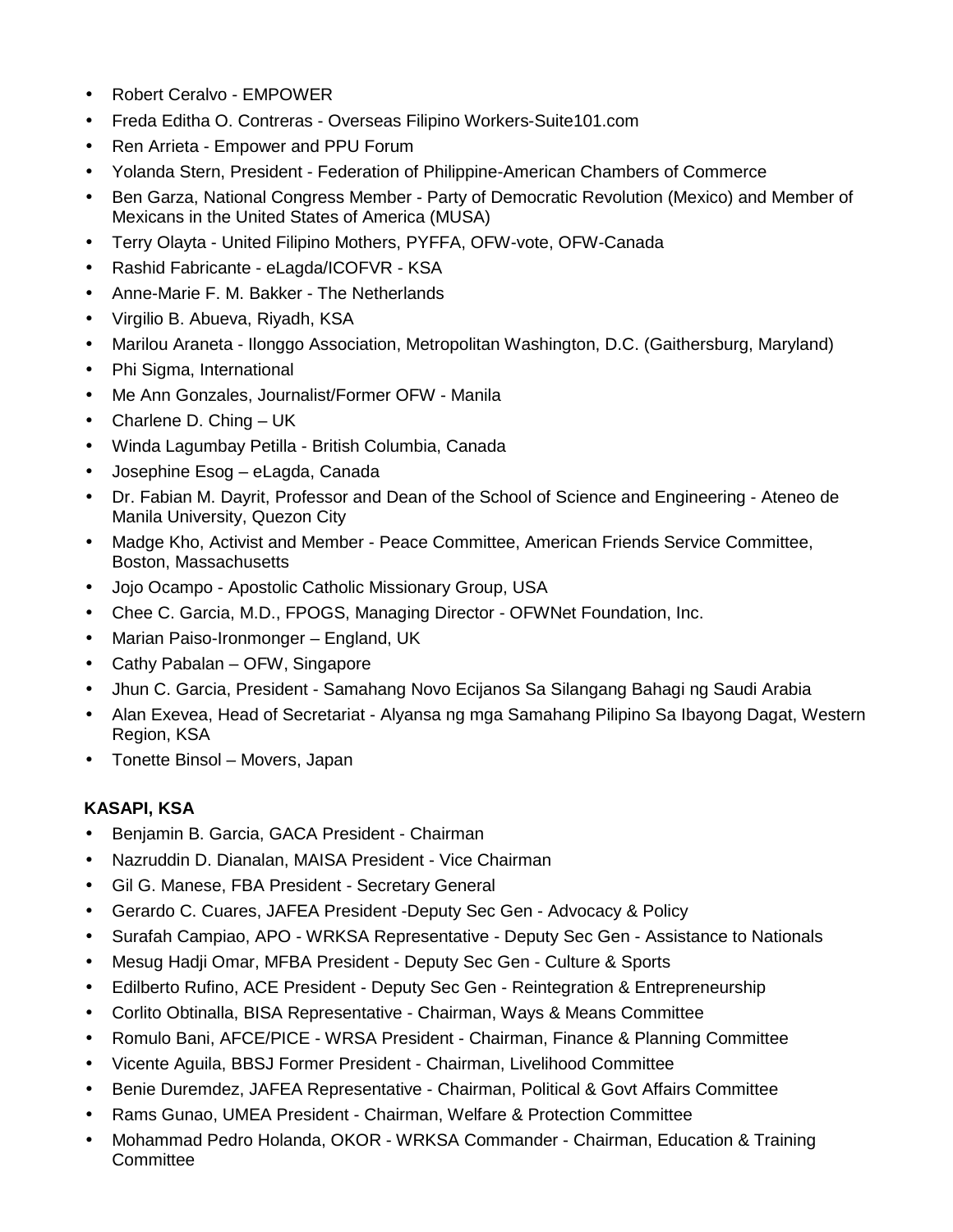- Usman Islao, UBC Sheikh Chairman, Religious Affairs Committee
- Gregorio Quimos, ISDA President Chairman, Cultural Affairs Committee
- Alvaro Asperilla III, PSWA Representative Chairman, Public Information Committee
- Rodolfo Cornejo, AFTPA Adviser Chairman, Sports Committee
- Estelito Martin, BMWA President Chairman, Membership Committee
- Billy Felipe, PSWA President Chairman, Publication & Press Relation Committee
- Nort Areglado, TQMWA President Chairman, Blue Ribbon Committee
- Ding Arambulo, BGJ Representative Chairman, Guidance & Counselling Committee
- Ric Cordero, BCJ President Chairman, Audit Committee
- Abdulfattah Mogawan, AMFSA Chairman Chairman, Community Outreach Committee
- Mauricio Marzo, BISA President Co-Chairman, Ways & Means Committee
- Edwin Monge, APO-WRKSA Representative Co-Chairman, Education & Training Committee
- Caesar Lontok, OFWI Representative Chairman, External Affairs Committee
- Hernan Huerto, FBA Commissioner Chairman, Internal Affairs Committee
- Johari Usman, BIA Representative Secretary for External Affairs
- Randy Reyes, BMWA Representative Secretary for Internal Affairs

## **END of KASAPI**

- Rene A. Pascual, Co-Chair Filipino World Alliance for Dual Citizenship and Absentee Voting; President - Integrated Bar of the Philippines-California Chapter (IBP-CA); Chairman – Executive Planning Committee, Fil-Am Community of the Bay Area; Chairman - Nat'l Federation of Fil-Am Asso., (NaFFAA) City & County of San Francisco
- Nat John G Duenas, President Alliance of Fil-Am Organizations; President United Architects of the Philippines California Chapter
- Mario V. Garcia, Vice President FilAmerican Association of Engineers, New York New Jersey **Connecticut**
- Katherine Dayrit Fernandez Phi Kappa Phi, UP Diliman (M.M. piano performance Towson University, MD)
- Teodorico Bontia eLagda NY
- Edward Javier Jeddha, KSA
- Richard Lozada Chicago, IL
- Carlo Butalid, Director Philippine European Solidarity Centre; Officer Pasali Cooperative
- Del Iglesia Triskelion International Northeast, USA
- Jibreel Luis Edgardo D. De Vera, Secretary General ALYANSA Western Region, Saudi Arabia
- Fe C. Abogadie Pinoy-UK for the Filipino Student in Europe, London
- Dennis Yaun, Development Worker, Belgium/Luxembourg
- Lourdes Salvador Odén Stockholm, Sweden
- Bert Dooma eLagda Australia
- Wads Wijnberg-Tiongson, Outgoing Interim Chair Federation of Filipino Organizations in the Netherlands (FFON CORE)/Kapatiran
- Myrna Danao, Outgoing PRO FFON/Advocacy & Lobby Committee/Damayan/Participant, AV Advocacy Delegation 2001
- Leshley Liauw, Chairperson Federation of Filipino Organizations in the Netherlands/Convenor, Community Advocacy for Seamen's Concerns (CASCO)
- Grace Cabactulan, Secretary FFON CORE/Advocacy & Lobby Committee/Past President, Damayan/Convenor, CASCO/Filipino Catholic Chaplaincy (FCC)/BisDak Network/Alayon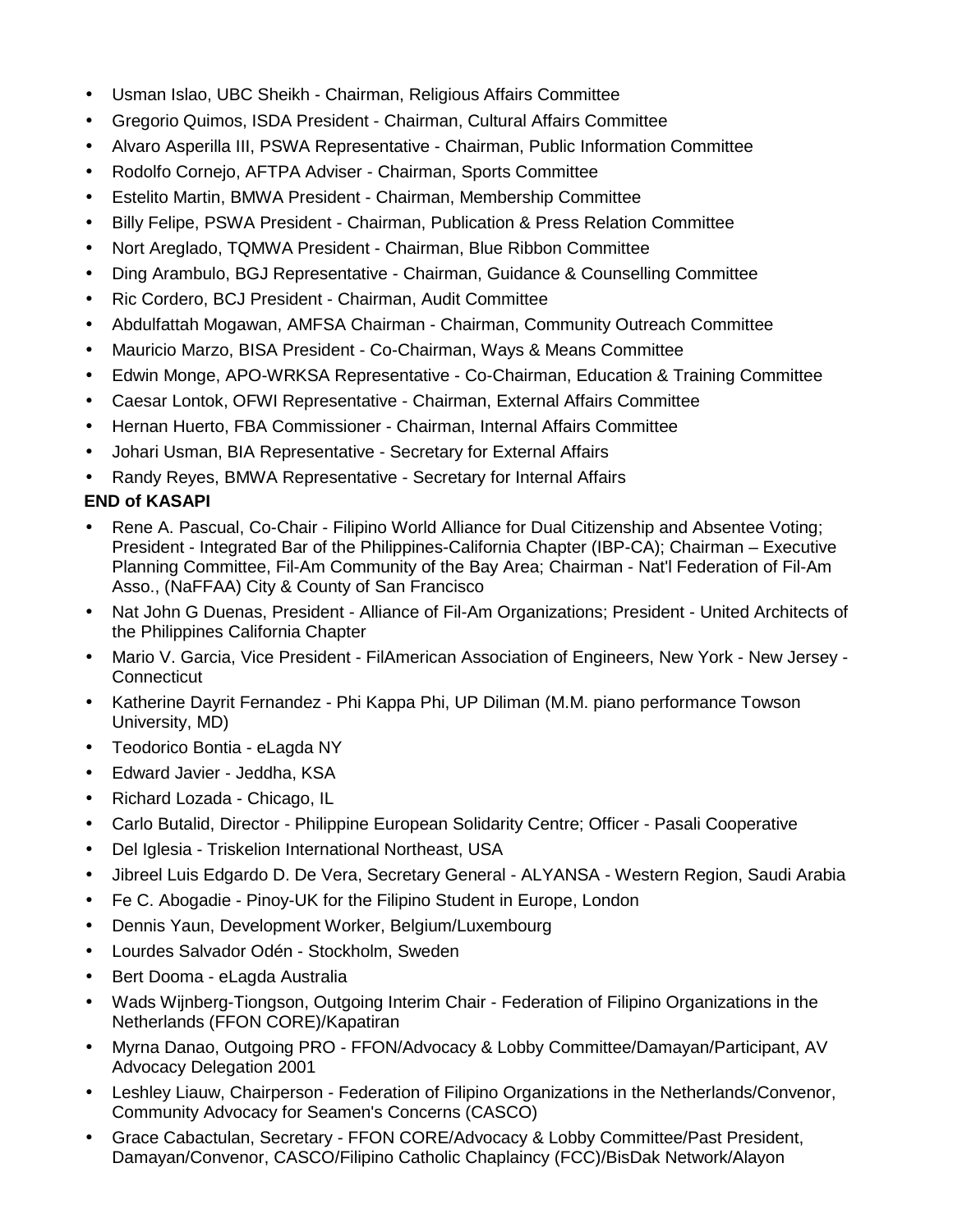Mindanao/Participant, AV Advocacy Delegation 1998 and 2001

- Beth de Groot-Bugarin, Treasurer FFON CORE/Advocacy and Lobby Committee)/Chair, Sangguniang Nayon/UFS-Rotterdam/Participant, AV Advocacy Delegation 1998 and 2000
- Daisy Angeles, PRO FFON CORE/Treasurer, Sanggunian Nayon/FCC
- Mherzy Gemarino, PRO FFON CORE/Chairperson, Kapitbahayan/Convenor,CASCO/FCC
- Jessica Kok-Ligan, Past Treasurer FFON CORE/Coordinator, Alay sa Bayan (ALAB)/Coordinator, BisDak NL/Alayon Mindanao/CASCO Advocate
- Joycel Ellis FFON CORE Alternate/ALAB/Damayan/BisDak NL
- Nanelia Vissers-Perucho FFON CORE Alternate/ALAB/Coordinator, BisDak NL
- Charina Caubo-Bugagao FFON CORE/President, Damayang Pilipino sa Nederland
- Doris Alfafara, Past Chairperson FFON, CORE Alternate/Vice-President for External Affairs, Damayan/Coordinator, BisDak NL/Spokesperson, Alayon Mindanao/CASCO Advocate
- Tina Fernandez, FFON CORE Alternate/Vice-President for Internal Affairs, Damayan
- Alice Ploeg-Devera FFON/Treasurer, Damayang Pilipino sa Nederland
- Wenda de Man-Autencio FFON/Secretary, Damayang Pilipino sa Nederland
- Felicia Coret-Cagarra FFON/Damayan/Coordinator, BisDak/FCC/CASCO Advocate
- Mercy Palpallatoc FFON Advocacy & Lobby Committee/Past President, Damayan/Participant, AV Advocacy Delegation 2001
- Eda Liauw-Sinajon FFON CORE Alternate/Ship Visitor, CASCO/FCC/Coordinator, BisDak NL
- Rosalie Veneklaas-Gemarino FFON/Secretary, CASCO/FCC/BisDak NL
- Basco Fernandez, Past Chairperson FFON (CORE)/Advocacy Officer, CASCO/Coordinator, BisDak NL
- Simon Dumanon FFON/Damayan/Convenor, CASCO/BisDak NL
- Irma Galias FFON Advocacy & Lobby Committee/Kapatiran/ Participant, AV Advocacy Delegation 2001
- James Yap eLagda, Al-khobar

# **THE PLATFORM COUNCIL**

- Nonoi Hacbang Commission for Filipino Migrant Workers, International Office, Amsterdam, The **Netherlands**
- Cesar Palad Radyo Pinoy, Copenhagen, Denmark
- Jeanna Altamirano Radyo Pinoy, Copenhagen, Denmark
- Fr. Conrado Amon Centro Filipino, Barcelona, Spain
- Noel Fabian Samahan, Brussels Belgium
- Nely Tang Commission for Filipino Migrant Workers, CFMW-Italia, Rome, Italy
- Cecile Jimenez Forum for Philippine Concerns, Geneva, Switzerland
- Manuel Goyena Forum for Philippine Concerns, Geneva, Switzerland
- Nonoy Ty Philippine Seamen's Assistance Programme (PSAP), Rotterdam, The Netherlands
- Debbie Valencia Kasapi-Hellas, Athens, Greece
- Ruben Gerardo Filipino Community in Norway (FCN), Oslo, Norway
- Wads Wijnberg-Tiongson Federation of Filipino Organisations in the Netherlands (FFON), Utrecht, The Netherlands
- Noli Buhay Ugnayan, Stockholm, Sweden
- Marilou Hardillo Philippine Women's Forum, Germany
- Weni Gamboa Tuluyang Pinoy, Zurich, Switzerland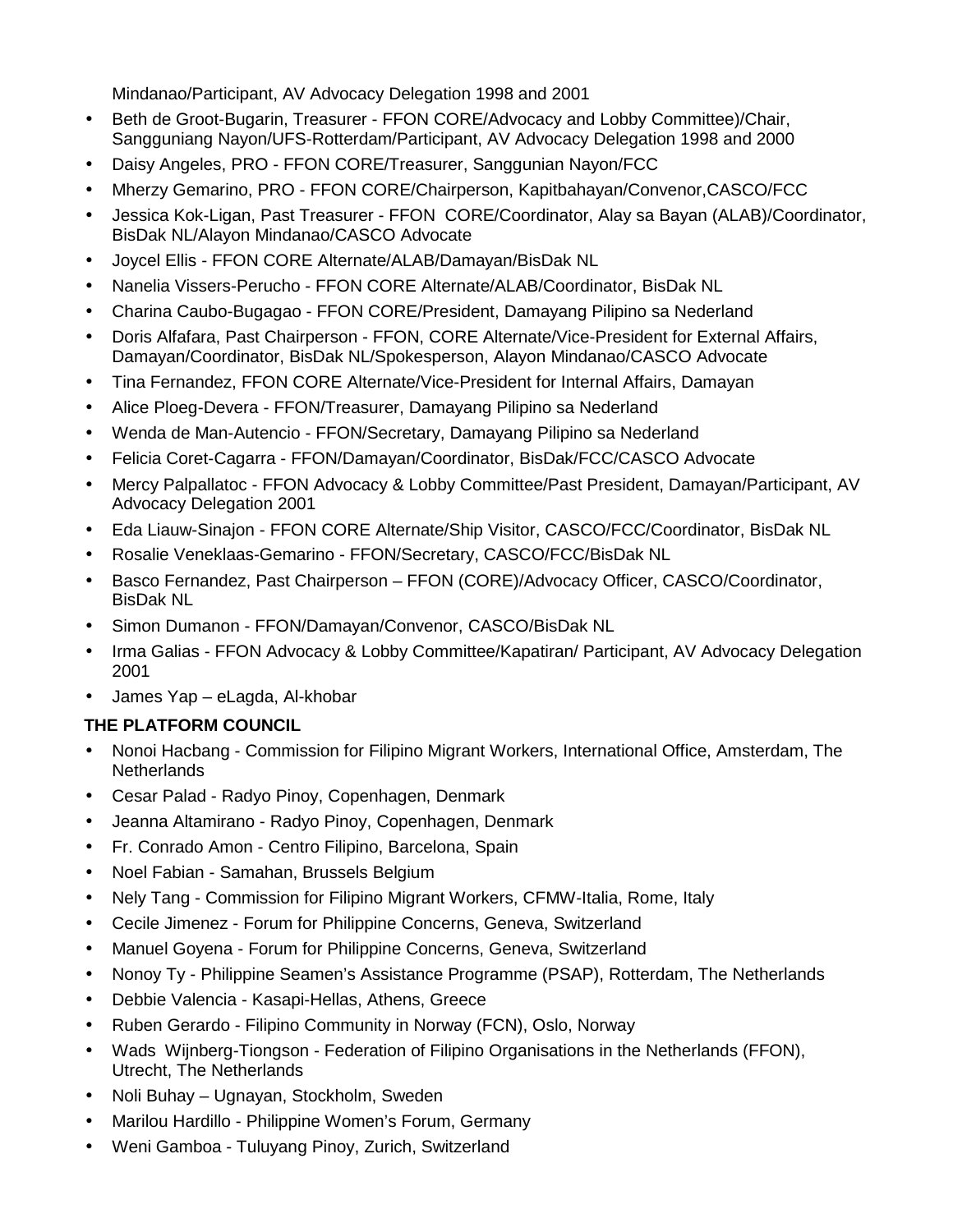- Marilou Hardillo Babaylan Philippine Women's Network in Europe
- Emma Bibal Babaylan, Philippine Women's Network in Europe
- Malu Padilla Babaylan, Philippine Women's Network in Europe

The Platform of Filipino Migrant Organisations in Europe Council represents an alliance of 75 organizations, including:

- o CFMW International Amsterdam, The Netherlands
- o KASAPI-Hellas Greece
- o Samahan ng mga Filipino sa Belgium
- o Radyo Pinoy Denmark
- o Bayanihan Center for Filipino Migrants Denmark
- o Danish Filipino Association Denmark
- o Damayan Denmark
- o CFMW-Italya Italy
- o Filipino Christian Bayanihan in Italy Italy
- o Pinagsamasamang Lakas ng mga Pilipino Sa Italya (PILAPIL) Italy
- o Filipino Women's Council Italy
- o Malayan Theater Group Italy
- o Philippine Women's Forum of Germany Germany
- o Munting Nayon Greece
- o Alliance of Ilocano Organisations in Athens Greece
- o United Visayas Mindanao Greece
- o Seafarers Club Athens Greece
- o Couples for Christ Greece
- o Christ the King Greece
- o Kasapi Youth Greece
- o Federation of Filipino Organisations in the Nederland (FFON)
- o Alab, Bayanihan The Netherlands
- o CFMW International Amsterdam
- o Damayang Filipino sa Nederland
- o Dutch Pilipino Association The Netherlands
- o Kababayan The Netherlands
- o Kapatiran The Netherlands
- o Kapitbahayan The Netherlands
- o PSAP The Netherlands
- o Silangan The Netherlands
- o Kapisanan ng mga Filipino sa Groningen The Netherlands
- o Babaylan (Women) Europe
- o Working Group of Women Religious against Trafficking in Women The Netherlands

## **END OF PLATFORM**

- Reggie I. Montana, President RO AKEANON Saudi Arabia
- Tony Ranque ICOFVR-KSA, COFWA, ALFIDASCA, OFWNet, PSME-SA, ERCOF
- Gerry B. Samson, President Gerson International, Azusa, California
- Jhun Banadera, Organizer and First Charter President Multisectoral OFW Movement or MOVER,